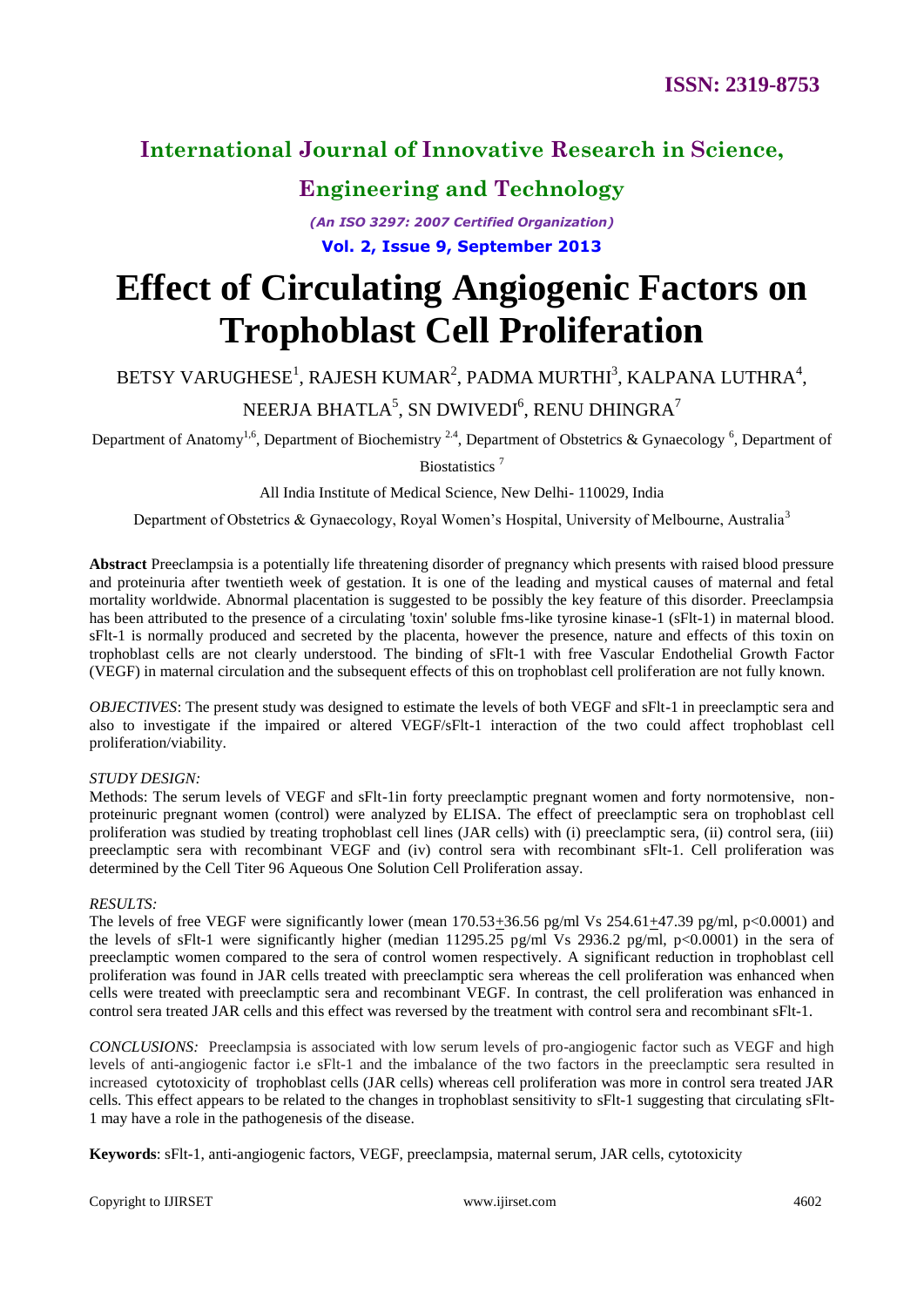# **Engineering and Technology**

## *(An ISO 3297: 2007 Certified Organization)*

# **Vol. 2, Issue 9, September 2013**

#### I. **INTRODUCTION**

Preeclampsia or 'toxemia of pregnancy' is a syndrome of unknown etiology characterized by hypertension and proteinuria after 20 weeks of gestation. It is a leading cause of maternal and perinatal morbidity and mortality[1] that occurs in the presence of a placenta with or without a fetus, as seen in the case of hydatidiform mole [2],[3]. The only successful treatment is delivery of the placenta [3]. The preeclampsia when untreated or undetected can lead to eclampsia and consequently the death of the mother and the fetus. Although the mechanisms responsible for the pathogenesis of the syndrome are poorly understood, uteroplacental ischemia, endothelial cell dysfunction and exaggerated maternal inflammatory response to impaired trophoblast proliferation have been proposed [4],[5].

Nearly a century ago, Williams suggested the presence of a circulating toxin in the blood of women with preeclampsia [6]. It is possible that, this circulating serum factor may be responsible for increased trophoblast cytotoxicity and abnormal placentation in preeclampsia [7], [8]. The reduced invasion of trophoblast cells and incomplete/inadequate transformation of the maternal spiral arteries, may possibly result in insufficient uteroplacental circulation and may cause local placental ischemia. This may further release the angiogenic factor(s) into the maternal circulation such as vascular endothelial growth factor (VEGF) and its receptor, soluble vascular endothelial growth factor receptor-1(sVEGFR-1)/soluble fms-like tyrosine kinase1 (sFlt-1) [9],[10].

Evidence from the previous studies suggest that preeclampsia is associated with alterations in circulating angiogenic factors [11], [12]. Exogenous administration of one such factor i.e sFlt-1 to pregnant rats resulted in symptoms of preeclampsia i.e. hypertension, glomerular endotheliosis, and proteinuria [11]. A study on "Calcium for Preeclampsia Prevention (CPEP)" trial showed that the serum levels of sFlt-1 are elevated approximately 5 weeks before the onset of clinical symptoms of preeclampsia. This study also suggested that reduced free VEGF antedates the clinical signs of preeclampsia [13]. However, the molecular basis for placental dysregulation of these angiogenic factors remain unknown, and their effect on placental vascular development and trophoblast proliferation has not been investigated. Therefore this study is proposed to determine whether preeclampsia is associated with changes in serum levels of VEGF and sFlt-1 and their imbalance if present affect the trophoblast proliferation/viability *in vitro*.

#### II. METHODS

#### *STUDY DESIGN*

The study subjects included 40 women with preeclampsia and 40 normotensive, non-proteinuric pregnant women who were selected from the antenatal clinic and the inpatient ward of the Department of Obstetrics and Gynecology, All India Institute of Medical Science, New Delhi, India, between October 2007 and October 2008. The preeclamptic women ranged maternal ages from 21 to 31 years and gestation ages ranged from 23 to 37 weeks, immediately after the clinical diagnosis were included whereas the cases with chorioamnionitis, chronic hypertension, pregestational hypertension, renal disease, cardiac disease, active asthma, diabetes and thyroid disease were excluded from the study. Gestation age was established based on menstrual date and/or ultrasonographic examination before 20 weeks of gestation. Preeclampsia was defined according to the research definition criteria of the International Society for the Study of Hypertension in Pregnancy (ISSHP) [14]; a systolic and diastolic blood pressures above 140 and 90 mmHg respectively, in at least two consecutive measurements and at least 4 hours apart, occurring after twentieth week of gestation and accompanied by proteinuria ( $\geq$ 300 mg per liter in a 24 h urine collection/ $\geq$ 1+ on a urine dipstick). The normotensive, non-proteinuric pregnant women without any other medical complications were enrolled as the control group. The preeclamptic patients and the control women were matched for gestation and maternal age. This study was approved by the institute ethics committee and written informed consent was obtained from all the enrolled women. None of the women enrolled were excluded from the final data analysis.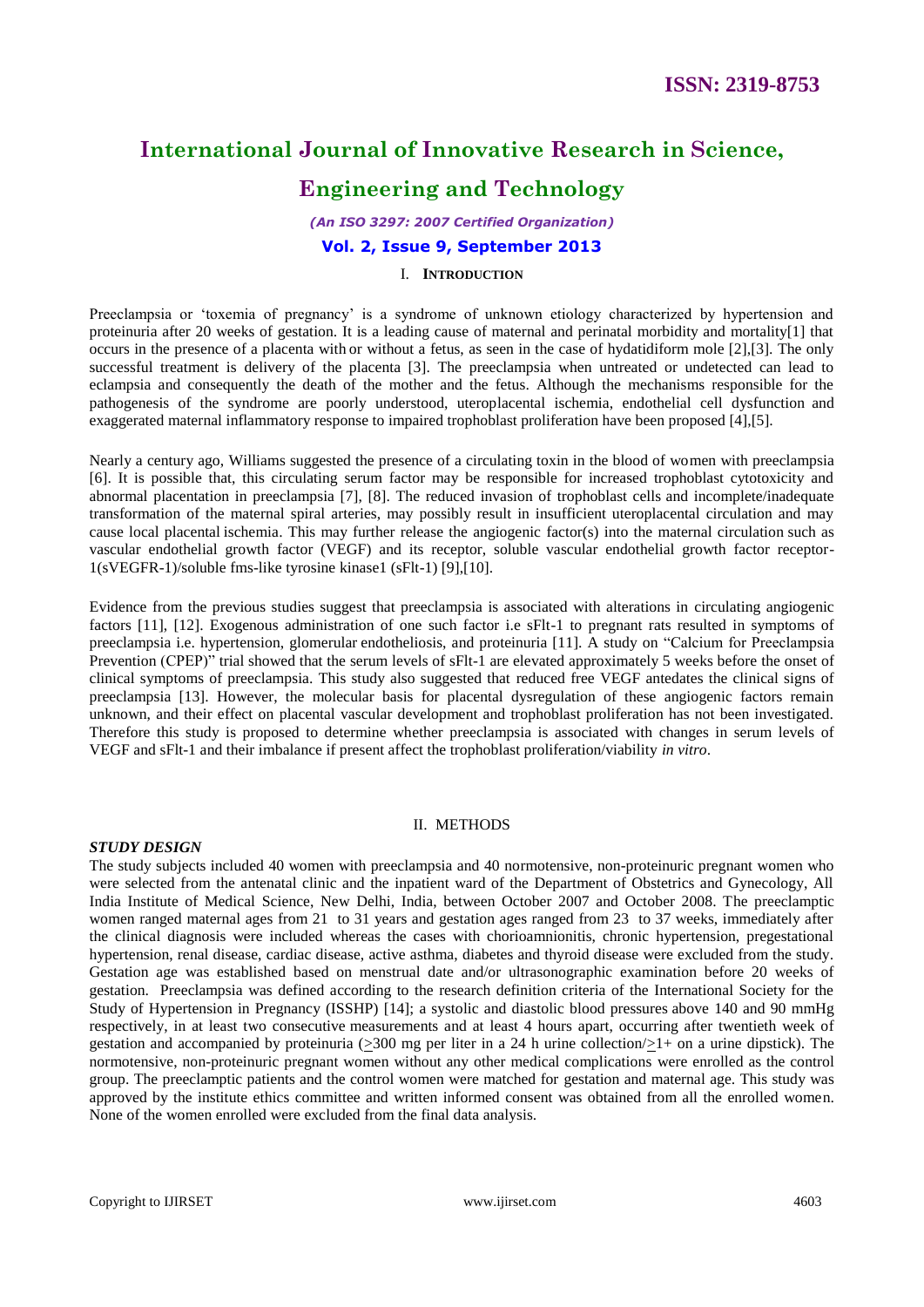# **Engineering and Technology**

*(An ISO 3297: 2007 Certified Organization)* **Vol. 2, Issue 9, September 2013**

#### *Immunoassay Procedures*

Venous blood (5 ml) was collected from preeclamptic patients and control women. It was centrifuged at 3000 rpm for 20 minutes and the serum was separated and stored in aliquots at -20ºC. VEGF and sFlt-1 were measured by a sandwich-type enzyme linked immunosorbent assay (ELISA; Quantikine ® human VEGF and Quantikine ® human sVEGFR1/sFlt-1, R&D Systems Inc., Minneapolis, MN, U.S.A). According to the kit standards, the minimum detectable level was 7  $pg/ml$  for VEGF assay and 1.5 – 13.3  $pg/ml$  for sFlt-1. The intra assay variation and inter assay variation were 4.5% and 7.0% for VEGF and 3.8% and 7.0% for sFlt-1, respectively.

#### *Trophoblast-derived cell-line*

The human choriocarcinoma cell line (JAR) was procured from ATCC (JAR HTB144) and maintained in RPMI medium (Gibco, BRL, Gaithersburg, MD, USA) supplemented with 10% fetal bovine serum (Gibco, BRL, Gaithersburg, MD, USA), at  $37^{\circ}$ C with 5% CO<sub>2</sub>. These cells were divided into five groups A, B, C, D and E. For each group, 5000 JAR cells per well were plated in 96 well plate. In group A, the JAR cells were treated with serum of preeclamptic patients; in group B, the JAR cells were treated with serum of control women; in group C, the JAR cells were treated with serum of preeclamptic patients and 250 pg/ml of recombinant VEGF (rhVEGF, catalog number.293-VE/CF; R & D Systems, Minneapolis, MN, USA); in group D, the JAR cells were treated with serum of control women and 11000 pg/ml of recombinant sFlt-1(rhVEGFR1 (Flt-1)/Fc chimera, catalog number.321-FL/CF; R&D Systems, Minneapolis, MN, USA) and in group E, cells were grown in complete RPMI media without any treatment as control. The recombinant VEGF was added to neutralize the effect of high levels of sFlt-1 present in the preeclamptic sera whereas the recombinant sFlt-1 was added to neutralize the effect of VEGF present in the control sera. The concentration of recombinant VEGF and sFlt-1 for *in vitro* study was selected according to the values obtained from the sera of control women and preeclamptic patients respectively. The JAR cell line was cultured in the presence of 10% serum obtained from each group. All groups were treated separately and every sample in each group was treated in triplicates.

#### *Cell proliferation assay*

Cell proliferation/viability was assessed with the Cell Titer 96 Aqueous One Solution Cell Proliferation Assay (MTS) (Promega, Madison, WI, USA). 20µl of MTS was added to each well in each group. This assay is a colorimetric method of determining the number of viable proliferating cells in culture where 3-(4,5-dimethylthiazol-2-yl)- 5-(3 carboxymethoxphenyl)-2-(4-sulfophenyl)-2H tetrazolium (MTS) is bioreduced by viable proliferating cells into a colored formazan product [15]. Thus, the quantity of formazan product (measured by the amount of absorbance at 490 nm) is directly proportional to the number of viable proliferating cells in culture.

The data were presented as percentage cell proliferation, i.e % cell proliferation = Number of viable proliferating cells in the experimental group (Group A, B, C and D)/number of viable proliferating cells in the control group (Group E) X 100 [16].

#### **STATISTICAL ANALYSIS**

Between the preeclamptic and control groups, quantitative variables like systolic blood pressure, diastolic blood pressure, urinary protein, body mass index, serum VEGF and serum sFlt-1 of the preeclamptic and the control women were compared using paired t test/ Wilcoxon sign rank test. The cell proliferation of trophoblast cells (% cell proliferation) between the groups (A&B, A&C and B&D) were compared using paired t-test. The result was considered to be statistically significant at 5% level of significance (i.e.,  $p<0.05$ ). Statistical analysis was performed using the statistical package Stata 9.

#### III. RESULTS

The clinical characteristics such as systolic blood pressure, diastolic blood pressure, urinary protein and body mass index are shown in table 1. The systolic and diastolic blood pressures, urinary protein and body mass index were significantly higher in women with preeclampsia than in control. The preeclamptic and the control women were matched for gestation and maternal age. The mean gestation in both preeclamptic patients and control group is  $31.7 \pm$ 4.05 weeks of gestation. The mean maternal age in both preeclamptic patients and control group is  $27.5 \pm 3.2$  years.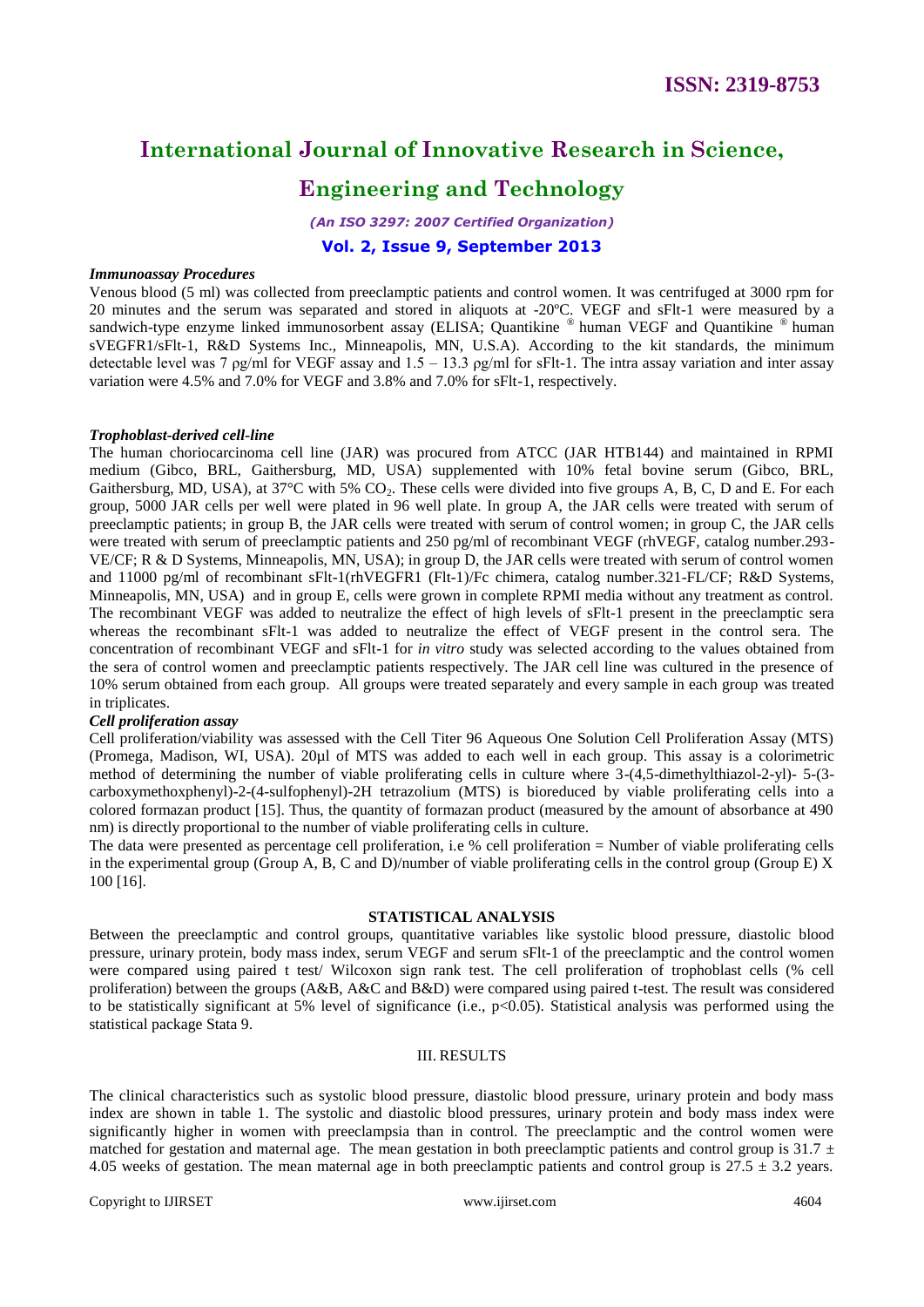# **Engineering and Technology**

*(An ISO 3297: 2007 Certified Organization)*

#### **Vol. 2, Issue 9, September 2013**

The mean birth weight of the fetus was significantly lower in preeclamptic patients as compared to the mean birth weight of the fetus in control  $(2343.6 \pm 237)$  gm Vs  $2924.35 \pm 260$  gm).

Patients with preeclampsia had lower serum levels of VEGF (mean  $170.53 + 36.55$  pg/ml Vs  $254.61 + 47.39$  pg/ml, p< 0.0001) (Fig 1) and higher serum levels of sFlt-1 (median  $11295.25$  pg/ml, range  $2936.2 - 37818$  Vs median  $2893.20$ pg/ml, range 1180.43- 6706.6, p<0.0001) as compared to control (Fig 2).

The trophoblast cell proliferation reduced significantly when JAR cells were treated with sera of preeclamptic women as compared to the sera of control women (mean  $69.95 \pm 8.89$  Vs  $83.25 \pm 8.05$ , p< 0.0001) (Fig 3). However, the cell proliferation enhanced significantly when JAR cells were incubated with the sera of preeclamptic women and 250pg/ml of recombinant VEGF as compared to the JAR cells treated with preeclamptic sera (mean 79.89 + 6.05 Vs 69.95 + 8.89 , p< 0.0001) (Fig 3). In contrast, the cell proliferation reduced significantly when JAR cells were incubated with the sera of control women and 11000pg/ml of recombinant sFlt-1 as compared to the JAR cells treated with control women sera alone (mean  $73.76 + 5.55$  Vs  $83.25 + 8.05$ , p $< 0.0001$ ) (Fig 3).

#### IV.DISCUSSION

The first decade of this millennium has witnessed a major progress in understanding the pathophysiology of preeclampsia. The ambiguity about the molecular pathogenesis of preeclampsia came into limelight after the discovery of circulating angiogenic factors. The variations in angiogenic factors may produce systemic endothelial dysfunction, resulting in hypertension, proteinuria, and the other systemic manifestations of preeclampsia. However, the molecular basis for placental dysregulation of these pathogenic factors remains unknown, and the role of angiogenic factors in early placental vascular development and trophoblast invasion has so far not been explored. The observations of the present study demonstrate that serum of preeclamptic women showed reduced proliferation of JAR cells as compared to the serum from normal pregnant women, and this effect could be related to the changes in trophoblast sensitivity to anti-angiogenic factors such as sFlt-1, which is enhanced and pro-angiogenic factors such as VEGF, which is reduced in preeclamptic sera.

The presence of toxic factors in the blood of women with preeclampsia was reported in 1915[17]. However, the nature of such factors was not known at that time. Later many studies were conducted to determine whether blood of pregnant women or placental extracts contained a factor responsible for hypertension [18], [19], [20]. However transient hypertension was detected when plasma and blood samples collected from patients with severe preeclampsia was transfused to the same patient 6 days after delivery but the increase in blood pressure could not be elicited by retransfusion 6 weeks postpartum [19],[20]. Such patients showed increased sensitivity to toxic/pressor agent(s) which lasted about 1 week after delivery, but not as long as 6 weeks. Thereafter, considerable effort was devoted to the identification of the presence of toxic factors in the maternal circulation which could be responsible for this biological effect. For many years, the focus was on the circulating factors such as renin–angiotensin system, noradrenaline (norepinephrine), vasopressin, prostaglandins, endothelin etc. [21]-[25] and more recently the focus was on circulating anti-angiogenic factors especially soluble vascular endothelial growth factor receptor -1 (sVEGFR-1) also known as soluble fms-like tyrosine kinase-1 (sFlt-1).

In the present study, a significant reduction in the levels of free VEGF in the sera of preeclamptic pregnant women was observed as compared to the sera of control women (Fig 1). VEGF is a disulphide-linked homodimeric, heparinbinding glycoprotein with a molecular weight of 34–42 kDa [26]. It has potent angiogenic, mitogenic and vascular permeability-enhancing activities specific to endothelial cells, which are required for the maintenance of balanced trophoblastic proliferative activity in normal pregnancy. VEGF not only promotes endothelial cell proliferation, migration and survival [27],[28] but also enhances neovascularization, reduces blood pressure and is crucial for the formation and maintenance of the glomerular filtration barrier [29]. Therefore, its deficiency could explain the main clinical manifestations of preeclampsia such as hypertension, proteinuria and oedema. VEGF exerts its biological effect through 2 high affinity tyrosine kinase receptors: VEGF receptor-1 (VEGFR-1 or fms-like tyrosine kinase-1/Flt-1) and VEGF receptor-2 (VEGFR- 2 or kinase domain receptor/KDR) [27]. VEGFR-1 has two isoforms: a transmembranous and a soluble isoform [27]. The soluble isoform of VEGFR-1 / Flt-1 binds with free VEGF in the circulation, preventing their interaction with the endothelial receptors, thus antagonizing their action [30]. An adequate and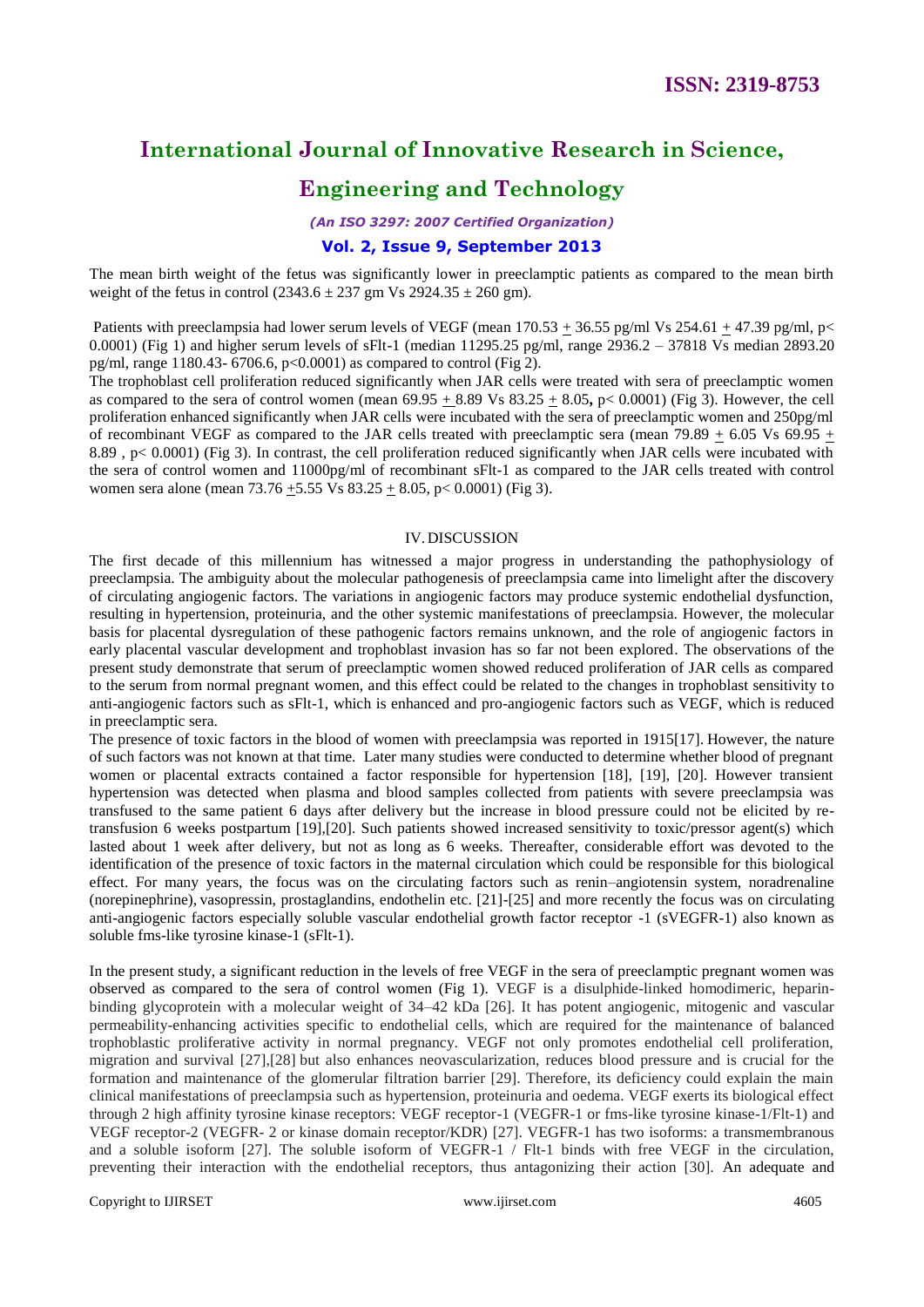## **Engineering and Technology**

*(An ISO 3297: 2007 Certified Organization)*

#### **Vol. 2, Issue 9, September 2013**

organized interaction of VEGF with its receptors is essential for normal placental development and function, as well as maintenance of placental circulation. Optimal levels of VEGF are required for normal endothelial cell functions for its survival [31]. Thus the low levels of free VEGF in the serum of women with preeclampsia may lead to endothelial cell dysfunction in the maternal circulation as has been seen in the present study (Fig1). When serum levels of sFlt-1 rise, their binding with VEGF may further reduce the circulating (or free) VEGF levels below a critical threshold required for vasculogenesis and the maintenance of the placental circulation [32]. However, controversial reports are available where elevated levels of total VEGF in the serum of women with preeclampsia have been reported. This discrepancy could be because of the fact that total VEGF protein (bound and unbound) is undetectable by the Sandwich type ELISA [33]. The earlier studies reported a decreased level of VEGF have used an ELISA kit, which measures only free (unbound) VEGF not the bound VEGF, whereas the studies which reported an increased level of VEGF in preeclampsia have used either a radioimmunoassay or an ELISA system measuring both bound and unbound VEGF [34].

In the present study, a significantly enhanced levels of sFlt-1 was observed in the sera of preeclamptic women as compared to control (Fig.2). One possible reason may be due to inadequate perfusion during the growth of the fetoplacental unit, which may lead to an increase in serum sFlt-1 values. sFlt-1 is a soluble receptor of VEGF [35]. This truncated form is generated by a splice variant of the Flt-1 gene and contains the extracellular ligand-binding domain, and lacks the transmembrane and cytoplasmic domains [30], [36]. sFlt-1 may not primarily be a receptor transmitting a mitogenic signal, but rather a decoy receptor able to inhibit the activity of VEGF on the vascular endothelium by preventing the binding of VEGF to VEGFR-2[27]. Previous studies indicate that the source of the serum sFlt-1 is likely to be placenta and both its forms i.e. the transmembranous and soluble were detectable in the supernatant from explants of placental villi, suggesting that sFlt-1 could be released into the intervillous space [37], [38]. The increased sFlt-1 in the placentas of preeclamptic women may thus impair the placental vascularization by antagonizing VEGF, leading to reduced placental perfusion whereas the increased levels of sFlt-1 in the serum of preeclamptic women may act as a decoy receptor and prevent free VEGF from binding to its signaling receptors that are present on the endothelial cells, thereby inducing an endothelial dysfunction that may play a causal role in the pathogenesis of the maternal syndrome in preeclampsia [36]. The administration of sFlt-1 in pregnant rats resulted in hypertension, proteinuria and glomerular endotheliosis [11]. This data suggest that the elevated sFlt-1 may induce the preeclampsia but preeclampsia may not necessarily increase the levels of sFlt-1 [11]. Thus the regulated balance of VEGF and sFlt-1 is essential to maintain the high levels of angiogenesis that is necessary to maintain a successful pregnancy.

In the present study, a significant reduction in trophoblast cell proliferation was observed when JAR cells were incubated in the sera of preeclamptic women as compared to the sera of control women (Fig 3). This may be due to the increased levels of sFlt-1 in the sera of preeclamptic women which possibly induce activation of apoptotic genes and promote cell death [13]. An enhancement in trophoblast cell proliferation was observed when JAR cells were treated with serum of preeclamptic women and 250 pg/ml of recombinant VEGF (Fig 3). In contrast, a reduction in trophoblast cell proliferation was found when JAR cells were treated with the serum of normal pregnant women and 11000 pg/ml of recombinant sFlt-1 (Fig 3). This may be suggestive of a significant role of sFlt-1 in the reduction of trophoblast cell proliferation and also the possibility of VEGF as a therapeutic agent. VEGFs are crucial regulators of development of blood vessels by the process of vasculogenesis and angiogenesis of both the normal tissues as well as malignant tumours in the adult [29].VEGF and VEGFR are also expressed by cytotrophoblasts in cell columns and in the placental bed [39], [40], [41]. Moreover, the VEGF-A expressed by extravillous trophoblast stimulates proliferation but not migration or invasiveness of these cells [42], [43]. The trophoblast cells essentially require mitogenic growth signals before they can move from a quiescent state into an active proliferative state. These signals are transmitted to the cell by transmembrane receptors that bind distinct classes of signalling molecules such as diffusible growth factors, extracellular matrix components and cell-to-cell adhesion/interaction molecules. In a broader perspective, the vascular endothelial growth factor receptors (VEGFRs) induce cellular processes that are common to many growth-factor receptors, including cell migration, survival and proliferation [44]. Various studies have reported that several autocrine and paracrine loops notably VEGF/VEGFR loop may be used by normal proliferative trophoblasts to expand in number [39], [44]. Hence it is presumed that the elevated levels of sFlt-1 in the placenta of preeclamptic women during early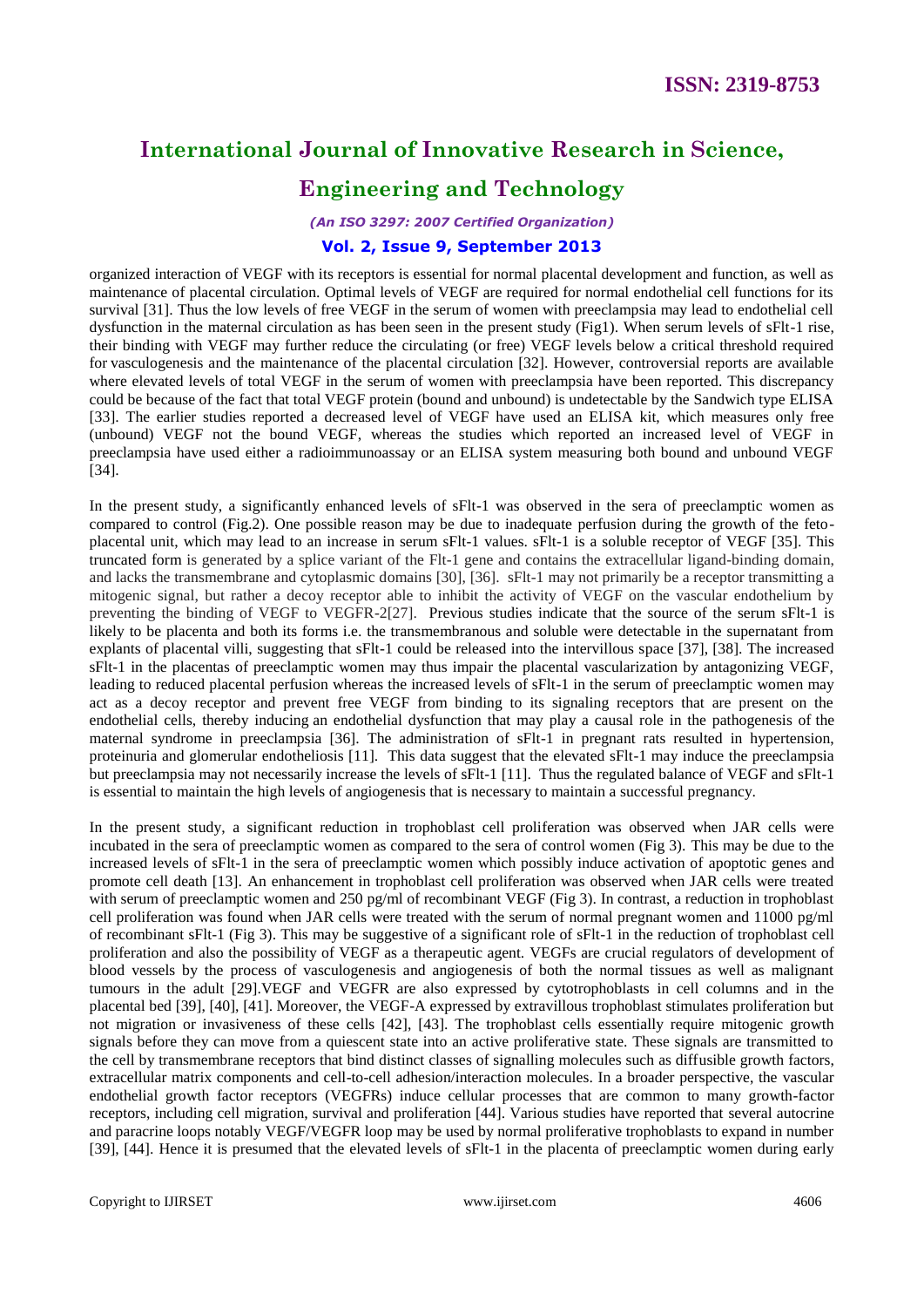### **Engineering and Technology**

*(An ISO 3297: 2007 Certified Organization)*

#### **Vol. 2, Issue 9, September 2013**

gestation possibly disrupt the binding of VEGF to VEGFR, which may further leads to the reduction in trophoblast cell proliferation.

#### V. CONCLUSION

From the present study it is concluded that the low levels of VEGF and the high levels of sFlt-1 in the sera of preeclamptic women reduced trophoblast cell proliferation. The anti-angiogenic factor sFlt-1 in the maternal circulation prevents the binding of VEGF to its normal receptors (VEGFRs) thereby blocking the VEGF mediated cell signalling which may further induce activation of apoptotic genes and promote cell death. Indeed, sFlt-1 was elevated and secreted by the placenta during first trimester in preeclamptic patients. Hence we propose that the sFlt-1, which is secreted by the first trimester placenta, reduces trophoblast cell proliferation and induces apoptosis and this, may lead to placental damage, impaired trophoblast invasion, abnormal hemochorial placentation and eventually the development of the clinical manifestations of preeclampsia. Thus, serum from pre-eclamptic patients reduced the proliferation/ viability of trophoblast cells probably mediated by anti-angiogenic factor (sFlt-1) which is being increased in the serum of these women. The present study therefore demonstrates a potential link between circulating angiogenic factors (VEGF and sFlt-1) and sFlt-1) and trophoblast cell proliferation.

#### **REFERENCES**

- 1. Dekker GA, Sibai BM. Etiology and pathogenesis of preeclampsia: Current concepts. *Am J Obstet Gynecol* 1998; 179: 1359-1375.
- 2. Lain KY, Roberts JM. Contemporary concepts of the pathogenesis and management of preeclampsia. *J Am Med Assoc* 2002; 287: 3183-3186.
- 3. Elmer DB, Granai CO, Ball HG, Curry SL. Persistence of gestational trophoblastic disease for longer than 1 year following evacuation of hydatidiform mole. *Obstet Gynecol* 1993; 81: 888-890.
- 4. Hadori AA. Chronic uterine ischemia and reversible experimental "toxemia of pregnancy". *Am J Obstet Gynecol* 1967; 97:597-607.
- 5. Roberts JM. Endothelial dysfunction in preeclampsia. *Semin Reprod Endocrinol* 1998; 16:5-15.
- 6. Williams J. Premature seperation of the normally implanted placenta. *Surg Gynecol Obstet* 1915; 21: 541-554.
- 7. DiFederico E, Genbacev O, Fisher SJ. Preeclampsia is associated with widespread apoptosis of placental cytotrophoblasts within the uterine wall. *Am J Pathol* 1999; 155:293-301.
- 8. Ishihara N, Matsuo H, Murakoshi H, Laoag Fernandez J, Samoto T, Maruo T. Increased apoptosis in the syncytiotrophoblast in human term placentas complicated by either preeclampsia or intrauterine growth retardation. *Am J Obstet Gynecol* 2002; 186:158-166.
- 9. Lee ES, Oh MJ, Jung JW, Lim JE, Seol HJ, Lee KJ, et al. The levels of circulating vascular endothelial growth factor and soluble Flt-1 in pregnancies complicated by preeclampsia. *J Korean Med Sci* 2007; 22:94-98.
- 10. Roberts JM, Hubel CA. The two stage model of preeclampsia: Variation on the theme*. Placenta 30, Supplement A, Trophoblast Research* 2009; 23: S32-S37.
- 11. Maynard SE, Min JY, Merchan J, Lim KH, Li J, Mondal S, et al. Excess fms-like tyrosine kinase 1 (sFlt1) may contribute to endothelial dysfunction, hypertension, and proteinuria in preeclampsia*. J Clin Invest* 2003; 111:649- 658.
- 12. Varughese B, Bhatla N, Kumar R, Dwivedi SN, Dhingra R. Circulating angiogenic factors in pregnancies complicated by preeclampsia. *NMJI* 2010; 23:77-81.
- 13. Levine RJ, Hauth JC, Curet LB, Sibai BM, Catalano PM, Morris CD, et al. Trial of calcium to prevent preeclampsia. *N Engl J Med* 1997; 337:69-76.
- 14. Brown MA, Lindheimer MD, de Swiet M, Van Assche A, Moutquin JM. The classification and diagnosis of the hypertensive disorders of pregnancy: Statement from the International Society for the Study of Hypertension in Pregnancy (ISSHP). *Hypertens Pregnancy* 2001; 20: IX–XIV.
- 15. Berridge MV, Tan AS. Characterizationof the cellular reduction of 3-(4,5-dimethylthiazol-2-yl)-2,5-diphenyl tetrazolium bromide (MTT): subcellular localization, substrate dependence, and involvement of mitochondrial electron transport in MTT reduction. *Arch Biochem Biophys* 1993; 303:474-482.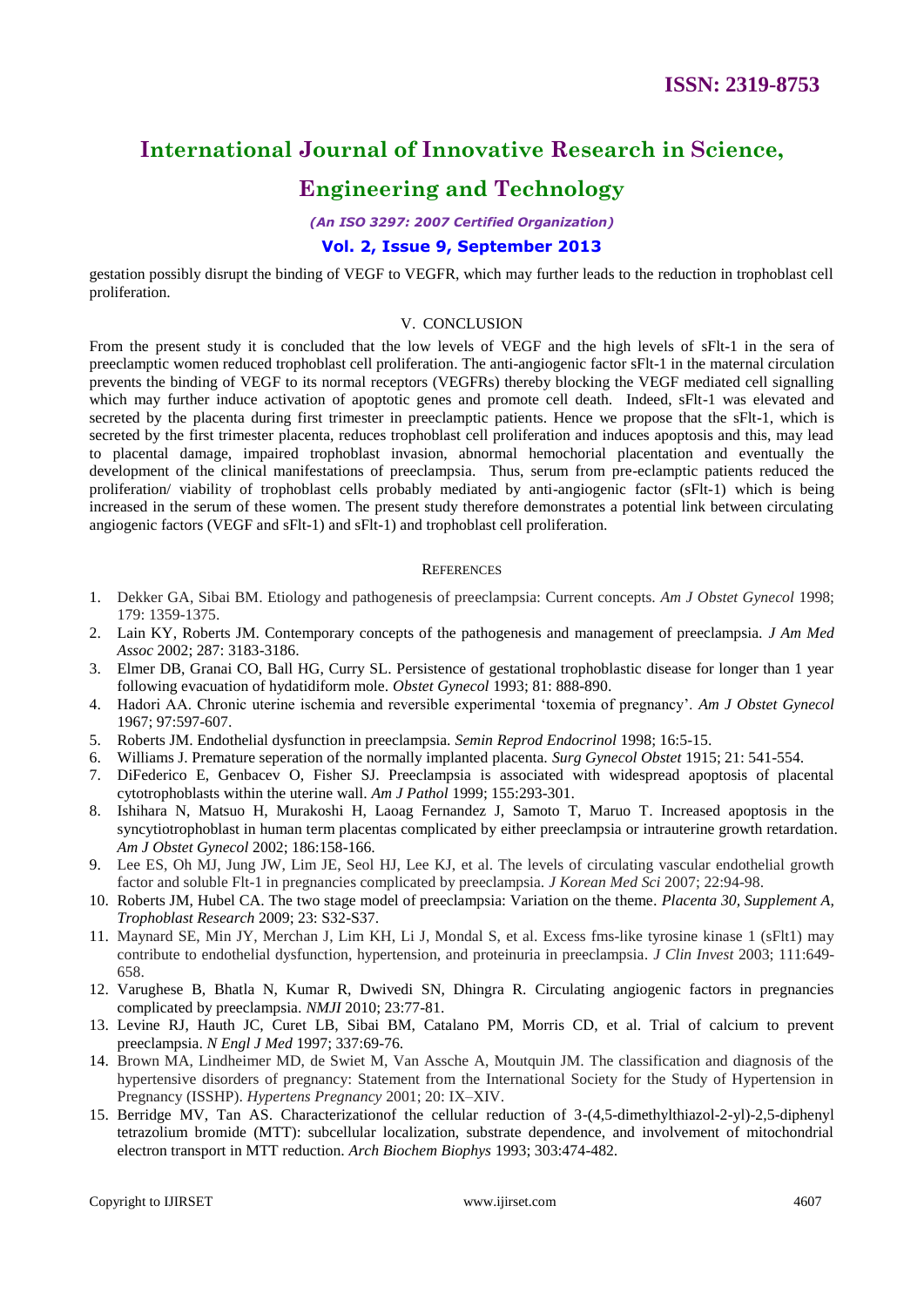### **Engineering and Technology**

*(An ISO 3297: 2007 Certified Organization)*

#### **Vol. 2, Issue 9, September 2013**

- 16. Song J, Sapi E, Brown W, Nilsen J, Tartaro K, Kacinski BM et al. Roles of Fas and Fas ligand during mammary gland remodeling. *J Clin Invest* 2000; 106:1209–1220.
- 17. Williams J. Premature seperation of the normally implanted placenta. *Surg Gynecol Obstet* 1915; 21:541-554.
- 18. Chesley LC, McFaul IE. Studies on surviving human placental tissue. I. A search for pressor and antidiuretic factor. *Am J Obstet Gynecol* 1949; 58:159.
- 19. Pirani BB, MacGillivray I. The effect of plasma retransfusion on the blood pressure in the puerperium. *Am J Obstet Gynecol* 1975; 121:221-226.
- 20. Tatum HJ, Mule JG. The hypertensive action of blood from preeclampsia. *Am J Obstet Gynecol* 1962; 83:1028- 1034.
- 21. Irani RA, Xia Y. The Functional Role of the Renin–Angiotensin System in Pregnancy and Preeclampsia. *Placenta* 2008; 29: 763-771.
- 22. Krege JH, Katz VL. A proposed relationship between vasopressinase altered vasopressin and preeclampsia. *Med Hypotheses* 1990; 31:283-287.
- 23. McKinney ET, Shouri R, Hunt RS, Ahokas RA, Sibai BM. Plasma, urinary, and salivary 8-epi-prostaglandin f2 alpha levels in normotensive and preeclamptic pregnancies. *Am J Obstet Gynecol* 2000; 183:874-877.
- 24. Clark BA, Halvorson L, Sachs B, Epstein FH. Plasma endothelin levels in preeclampsia: elevation and correlation with uric acid levels and renal impairment. *Am J Obstet Gynecol* 1992; 166:962-968.
- 25. Pedersen EB, Aalkjaer C, Christensen NJ, Christensen P, Danielsen H, Johannesen P, et al. Renin, angiotensin II, aldosterone, catecholamines, prostaglandins and vasopressin. The importance of pressor and depressor factors for hypertension in pregnancy. *Scand J Clin Lab Invest Suppl* 1984; 169:48-56.
- 26. Senger DR, Van de Water L, Brown LF, Nagy JA, Yeo KT, Yeo TK, et al. Vascular permeability factor (VPF, VEGF) in tumor biology. *Cancer Metastasis Rev* 1993; 12:303–324.
- 27. Ferrara N, Gerber HP, LeCouter J. The biology of VEGF and its receptors. *Nat Med* 2003; 9:669-676.
- 28. Gerber HP, McMurtrey A, Kowalski J, Yan M, Keyt BA, Dixit V, et al. Vascular endothelial growth factor regulates endothelial cell survival through the phosphatidylinositol 3'-kinase/Akt signal transduction pathway. Requirement for Flk-1/KDR activation. *J Biol Chem* 1998; 273:30336-30343.
- 29. Ferrara N, Gerber HP. The role of vascular endothelial growth factor in angiogenesis. *Acta Haematol* 2001; 106:148-156.
- 30. Kendall RL, Thomas KA. Inhibition of vascular endothelial cell growth factor activity by an endogenously encoded soluble receptor. *Proc Natl Acad Sci USA* 1993; 90:10705–9.
- 31. Luttun A, Carmeliet P. Soluble VEGF receptor Flt1: The elusive preeclampsia factor discovered? *J Clin Invest* 2003; 111:600-602.
- 32. Groesch KA, Torrry RJ, Wilber AC, Abrams R, Bieniarz A, Guilbert LJ, Torry DS. Nitric oxide generation affects pro- and anti-angiogenic growth factor expression in primary human trophoblast*. Placenta* 2011; 32:926-931.
- 33. Lyall F, Greer IA, Boswell F, Fleming R. Suppression of serum vascular endothelial growth factor immunoreactivity in normal pregnancy and in preeclampsia. *Br J Obstet Gynaecol* 1997; 104:223-228.
- 34. Baker PN, Krasnow J, Roberts JM, Yeo KT. Elevated serum levels of vascular endothelial growth factor in patients with preeclampsia. *Obstet Gynecol* 1995; 86: 815-821.
- 35. Rajakumar A, Powers RW, Hubel CA, Shibata E, von Versen Hoynck F, Plymire D et al. Novel soluble Flt-1 isoforms in plasma and cultured placental explants from normotensive pregnant and preeclamptic women. *Placenta* 2009; 30:25-34.
- 36. Li H, Gu B, Zhang D, Lewis F, Wang Y. Hypoxia-induced increase in soluble Flt-1 production correlates with enhanced oxidative stress in trophoblast cells from the human placenta. *Placenta* 2005; 26:210-217.
- 37. Clark DE, Smith SK, He Y, Day KA, Licence DR, Corps AN, et al. A vascular endothelial growth factor antagonist is produced by the human placenta and released into the maternal circulation. *Biol Reprod* 1998; 59:1540-1548.
- 38. Zhou Y, McMaster M, Woo K, Janatpour M, Perry J, Karpanen T. Vascular endothelial growth factor ligands and receptors that regulate human cytotrophoblast survival are dysregulated in severe preeclampsia and hemolysis, elevated liver enzymes, and low platelets syndrome. *Am J Pathol* 2002; 160:1405-1423.
- 39. Ahmed A, Li XF, Dunk C, Whittle MJ, Rushton DI, Rollason T. Colocalisation of vascular endothelial growth factor and its Flt-1 receptor in human placenta. *Growth Factors* 1995;12:235-243.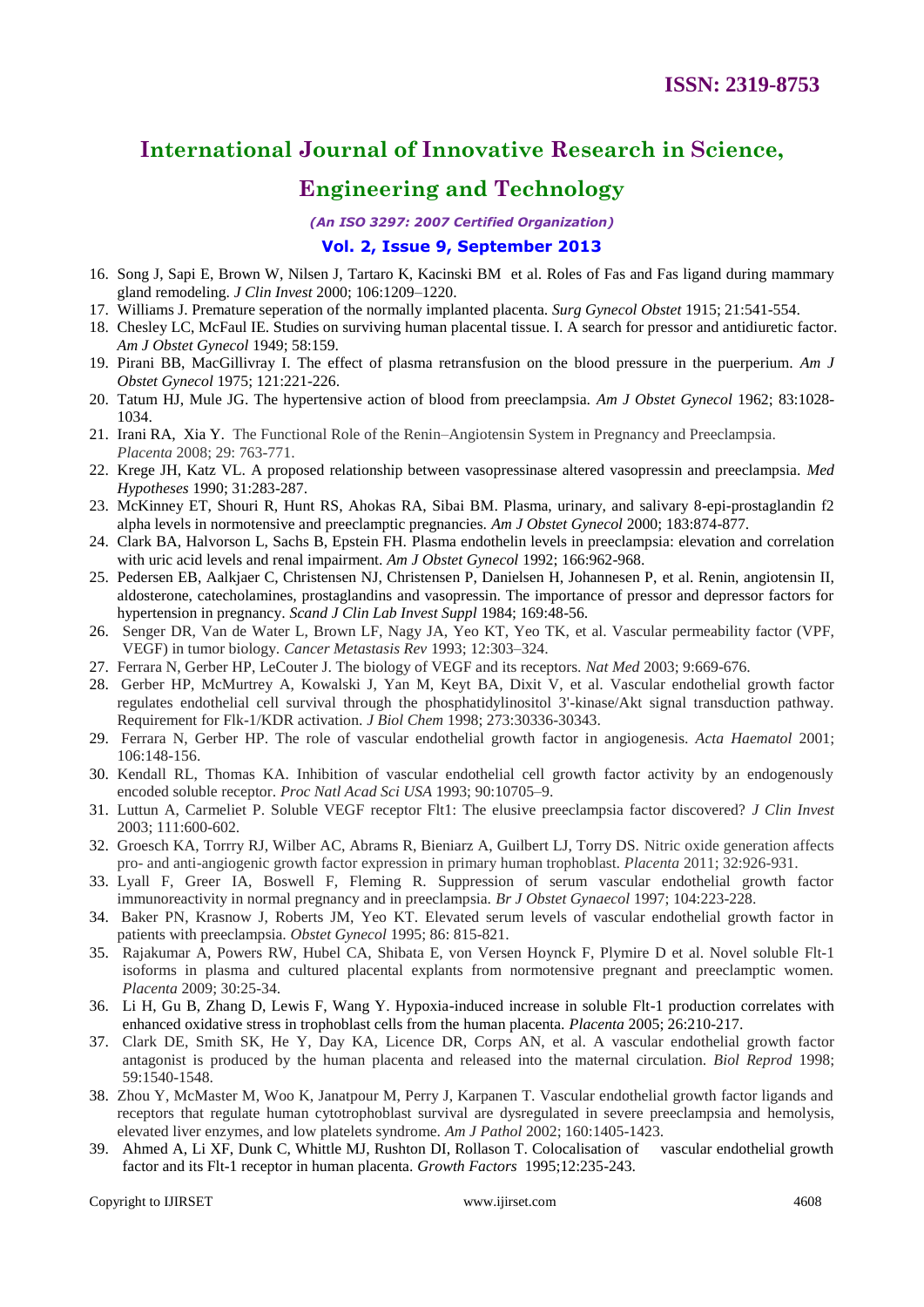### **Engineering and Technology**

*(An ISO 3297: 2007 Certified Organization)*

#### **Vol. 2, Issue 9, September 2013**

- 40. Clark DE, Smith SK, Sharkey AM and Charnock-Jones DS. Localization of VEGF and expression of its receptors flt and KDR in human placenta throughout pregnancy. *Hum Reprod* 1996; 11, 1090-1098.
- 41. Shiraishi S, Nakagawa K, Kinukawa N, Nakano H, Sueishi K. Immunohistochemical localization of vascular endothelial growth factor in the human placenta. *Placenta* 1996; 17,111-121.
- 42. Athanassiades A, Lala PK. Role of placenta growth factor (PIGF) in human extravillous trophoblast proliferation, migration and invasiveness. *Placenta* 1998; 19,465-473.
- 43. Athanassiades A, Hamilton GS and Lala PK. Vascular endothelial growth factor stimulates proliferation but not migration or invasiveness in human extravillous trophoblast. *Biol Reprod* 1998; 59,643-654.
- 44. Olsson AK, Dimberg A, Kreuger J, Claesson-Welsh L. VEGF receptor signalling in control of vascular function. *Nat Rev Mol Cell Biol* 2006; 7:359-371.

#### **Table:1 Clinical Characteristics of Women with Preeclampsia and Normotensive Non-Proteinuric Pregnant Women at the Time of Enrolment in the Study**

|                                               | Preeclamptic women<br>$(n=40)$ | Normotensive non-<br>proteinuric pregnant women<br>$(n=40)$ | Statistical<br>significance |
|-----------------------------------------------|--------------------------------|-------------------------------------------------------------|-----------------------------|
| Systolic blood pressure<br>(mmHg)<br>Mean+SD  | $152.85 \pm 8.58$              | $111.5 \pm 4.52$                                            | $0.0001**$                  |
| Diastolic blood pressure<br>(mmHg)<br>Mean+SD | $100.7 \pm 6.83$               | $74.85 \pm 5.08$                                            | $0.0001**$                  |
| Urine Proteins (gm/day)                       | $1.2 + 0.4$                    | $0.2 + 0.1$                                                 | $0.0001**$                  |
| Body Mass Index<br>Mean+SD                    | $24.91 \pm 4.75$               | $22.85 + 3.50$                                              | $0.01*$                     |

\* Statistical significance, p<0.05

Paired t-test

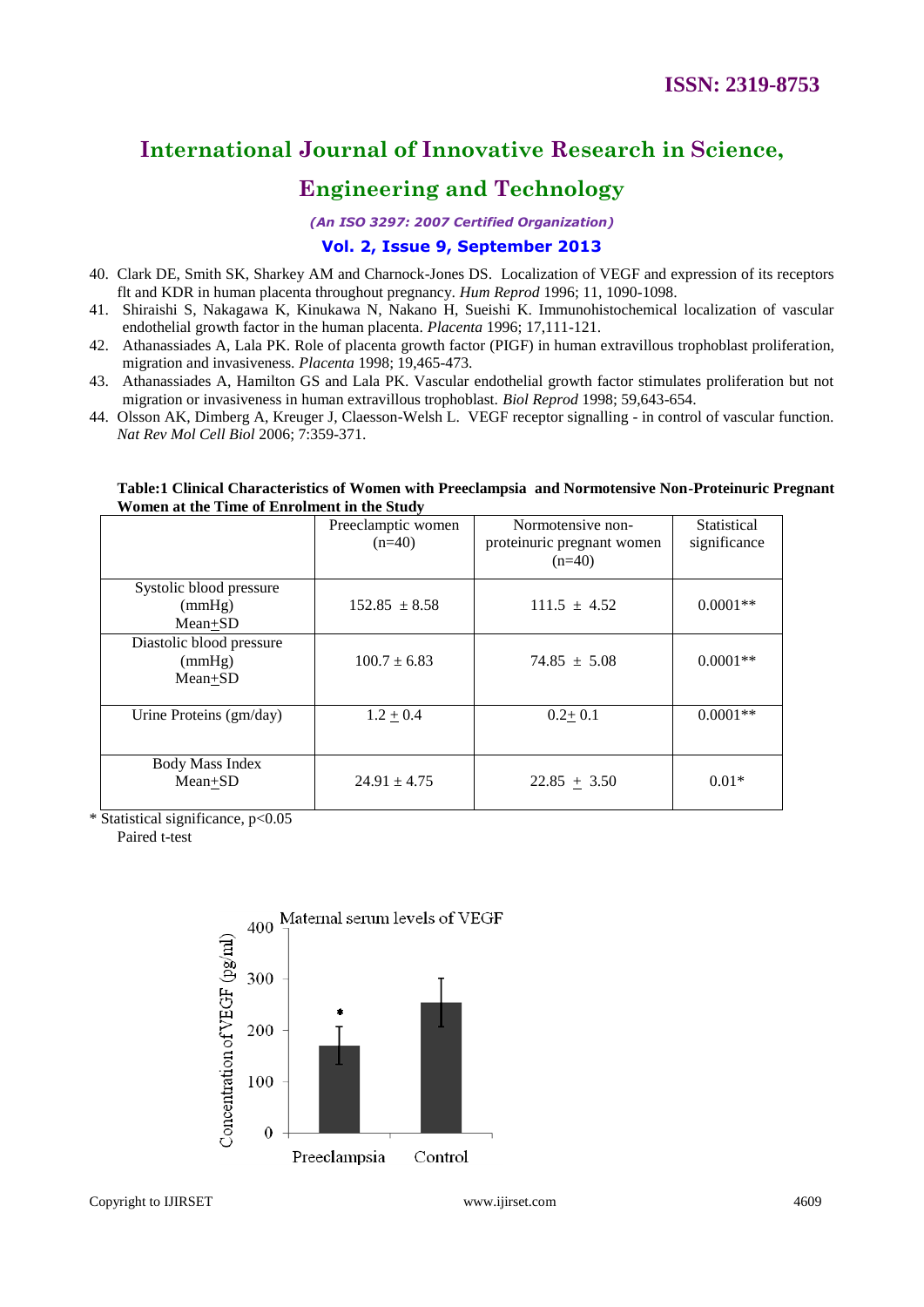# **Engineering and Technology**

*(An ISO 3297: 2007 Certified Organization)* **Vol. 2, Issue 9, September 2013**

Fig. 1 Bar diagram represents the serum levels of Vascular Endothelial Growth Factor (VEGF) in preeclamptic and normotensive non-proteinuric pregnant women (control). Values are given as mean $\pm$ SD. Error bars on the bar diagram represents the standard deviation.

\* represents the statistical significance, p<0.05.



Fig. 2 Box plots indicate the serum levels of Soluble fms-like tyrosine kinase-1 (sFlt-1) in preeclamptic and normotensive non-proteinuric pregnant women (control). Boxes denote the interquartile range with the upper and lower horizontal edges representing the  $75<sup>th</sup>$  and  $25<sup>th</sup>$  percentiles, respectively. The central horizontal lines represent the medians.

 $*$  represents the statistical significance,  $p<0.05$ .